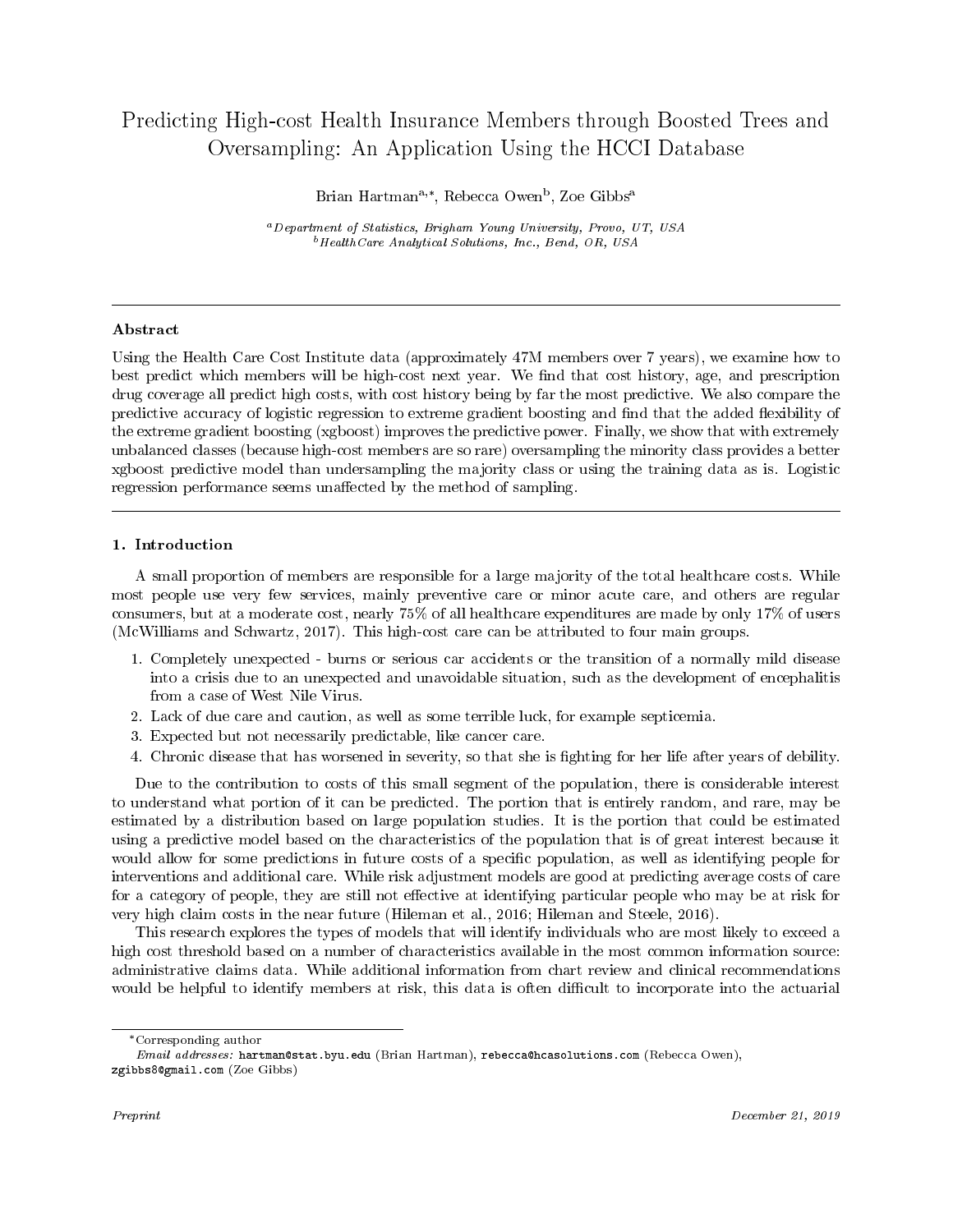studies for trend and pricing work. This work seeks to add another tool to the risk quantification process for members whose costs form a large part of the overall costs of care as well as a signicant contributor to the force of trend.

Many authors have examined the issue of high-cost claimants from different directions. A first group explored the common characteristics of high-cost members. Zook and Moore (1980) looked at 2238 patients (of which 13% were high-cost) and found that smoking and drinking were much more prevalent in the high-cost group than the low-cost one. Schroeder et al. (1979) found that very few (17%) of the high-cost claimants suffered from an actual medical catastrophe; most had chronic conditions. Joynt et al. (2013) found that only a small portion of the total spending for high-cost members was due to preventable acute care. Zulman et al. (2015) showed that multimorbidity is common among high-cost members of the U.S. Veterans Affairs Health Care System. They suggest that interventions are needed to help those members better manage multiple conditions. In order to effectively assign these interventions, we need to predict who will likely be high-cost.

Another group looked at which covariates are most likely to predict high-cost members. Garfinkel et al. (1988) used the National Medical Care Utilization and Expenditure Survey to look at predictors of highcost patients. They found that health status, followed by economic factors best predict high-cost members. Meenan et al. (2003) compared many risk-adjustment models available at the time to determine which are the best at predicting high-cost patients. Fleishman and Cohen (2010) analyzed the Medical Expenditure Panel Survey (MEPS) and compared a risk score (diagnostic cost group) with a count of chronic conditions on their ability to predict which members would be in the highest cost decile the following year. They also checked whether self-rated health status and functional limitations improved predictions. They found that the risk score was the best predictor. After controlling for the risk score, the number of chronic conditions, self-reported health status, and functional limitations were significantly associated with future high-costs.

A final group, whose work most closely aligns with our paper, focus on developing optimal methodology for predicting high-cost members given available covariates. There are two main ways to predict who will be high-cost. Predicting the actual costs for the member will give an entire predictive distribution. Then calculating the probability of any cost, or of exceeding any threshold is trivial. Bayesian hierarchical models (Fellingham et al., 2005), Bayesian nonparametric regression (Fellingham et al., 2015; Hong and Martin, 2017; Richardson and Hartman, 2018), two-part models (Rosenberg and Farrell, 2008; Frees et al., 2011, 2013), and machine learning models (Duncan et al., 2016; Robinson, 2008; Moturu et al., 2007, 2009) can be used to solve this problem. Accurate prediction of probabilities in the (notably heavy) tails can be difficult due to the lack of extreme data and will be largely dependent upon model assumptions. For those reasons, we focus on predicting the probabilities that members will exceed certain thresholds. While the predictions are not as detailed as those obtained from the total cost models mentioned earlier, they are not as dependent on model assumptions and focus on a simpler question which the sparse extreme data are better able to answer. Exceedance probabilities also naturally answer the question of how likely certain members are to benefit from intervention, both in cost and member outcome.

### 2. Data

Our data was gathered by the Health Care Cost Institute. It consists of member information from three of the largest health insurers in the United States. When we performed our analysis, they had data for each year 2009-2015. The number of members in each year are listed in Table 1.

The variables we are interested in for our analysis are described in Table 2. We divide the members into five groups based on their allowed, adjudicated costs for the year  $(<100K, 100K-250K, 250K-500K, 500K-1M$ . >1M). The vast majority of the members had less than \$100,000 in total claims each year. To understand the rarity of the group we are exploring, Table 3 shows the number of members in each high-cost group. As is readily apparent, there are not many members in the extremely high-cost group. This is another reason to focus on the probability of exceeding a certain threshold, rather than attempt to estimate a predictive distribution of costs for each member. We are essentially taking the role of an intervention manager and trying to find those members which are most likely to be high-cost. The proportion of all members in each of the high-cost groups have also increased every year.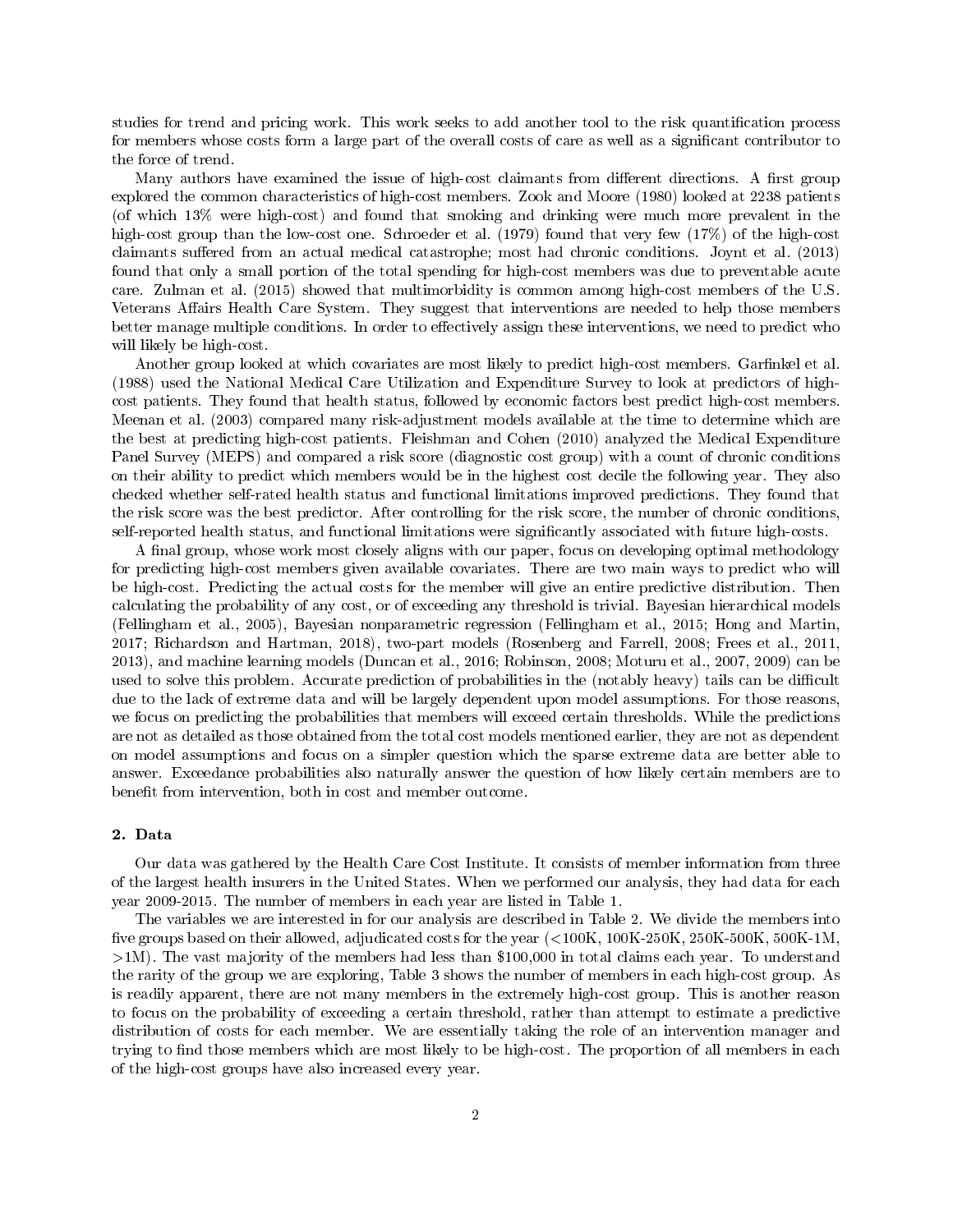| Year | Number of Members |
|------|-------------------|
| 2009 | 48,511,544        |
| 2010 | 47,539,751        |
| 2011 | 46,193,435        |
| 2012 | 46,544,359        |
| 2013 | 47,351,996        |
| 2014 | 48,087,209        |
| 2015 | 47,782,320        |

Table 1: Number of members in each dataset

| Variable Name | Description                                                                            |
|---------------|----------------------------------------------------------------------------------------|
| Z PATID       | Member ID number                                                                       |
| RX CVG IND    | Prescription drug coverage indicator (1 if the member has coverage).                   |
|               | If 1, the pharmacy costs for the year are included in the total allowed costs below.   |
| GDR           | Gender (1 for male, 2 for female)                                                      |
| AGE.          | Age in years                                                                           |
| MKT_SGMNT_CD  | Market segment code (I-Individual market, G-Individual group conversion,               |
|               | L-Large, S-Small, O-Other) For inference, we focus only on the individual market       |
|               | (INDV_FLAG), but in prediction we use all segments.                                    |
| CAT           | Total allowed, adjudicated cost for the year, divided into five groups                 |
|               | $(<$ 100K, 100K-250K, 250K-500K, 500K-1M, $>1$ M)                                      |
| CATLESS1      | Total allowed, adjudicated cost for the member one year ago, divided into five groups  |
|               | $(<100K, 100K-250K, 250K-500K, 500K-1M, >1M)$                                          |
| CATLESS2      | Total allowed, adjudicated cost for the member two years ago, divided into five groups |
|               | $(<100K, 100K-250K, 250K-500K, 500K-1M, >1M)$                                          |

Table 2: Variable names and descriptions

When predicting whether a member will be high-cost in a certain year, we only use data available at that time (similar to how the analysis will be done in practice). We will use data from the previous two years to predict if the member will be high-cost in the following year. For example, to predict whether the member will be high-cost in 2012, we will use data from 2010 and 2011. Because we have data from 2009-2015, we predict each member in 2011-2015. For each prediction year, we only use those members for which we have at least some data for the year in question and the previous two. That reduces the sizes of our analysis datasets to those shown in Table 4.

Reducing our dataset to only those who were members for at least part of each of three sequential years impacts our data (and therefore our inference) in several ways. First, there are no members under the age of 2 in our prediction datasets. Partially because of those missing infants, the median age of the members in our analysis dataset is about nine years older than that of those not in our set (39 vs. 30). Further, much of the lifetime medical spending occurs in the final year of life, so those who were expensive and then passed away in previous years will not be included in our analysis dataset. About 25% of the high cost members (>100K) from any year are not in the dataset in the following year. Of those in our analysis dataset, around 50% have prescription drug coverage, whereas of those not in our analysis dataset about 60% have coverage. Additionally, there are about twice as many members in the individual market among those not in our analysis dataset (about  $8\%$  to about  $4\%$ ), potentially due to people moving to the Affordable Care Act's exchanges and our data being unable to connect that person in the two different providers. Most importantly, the proportion of high-cost members is about the same between the two groups, except for a few more people (one or two per 100K members) above 1M in the group not in our analysis dataset.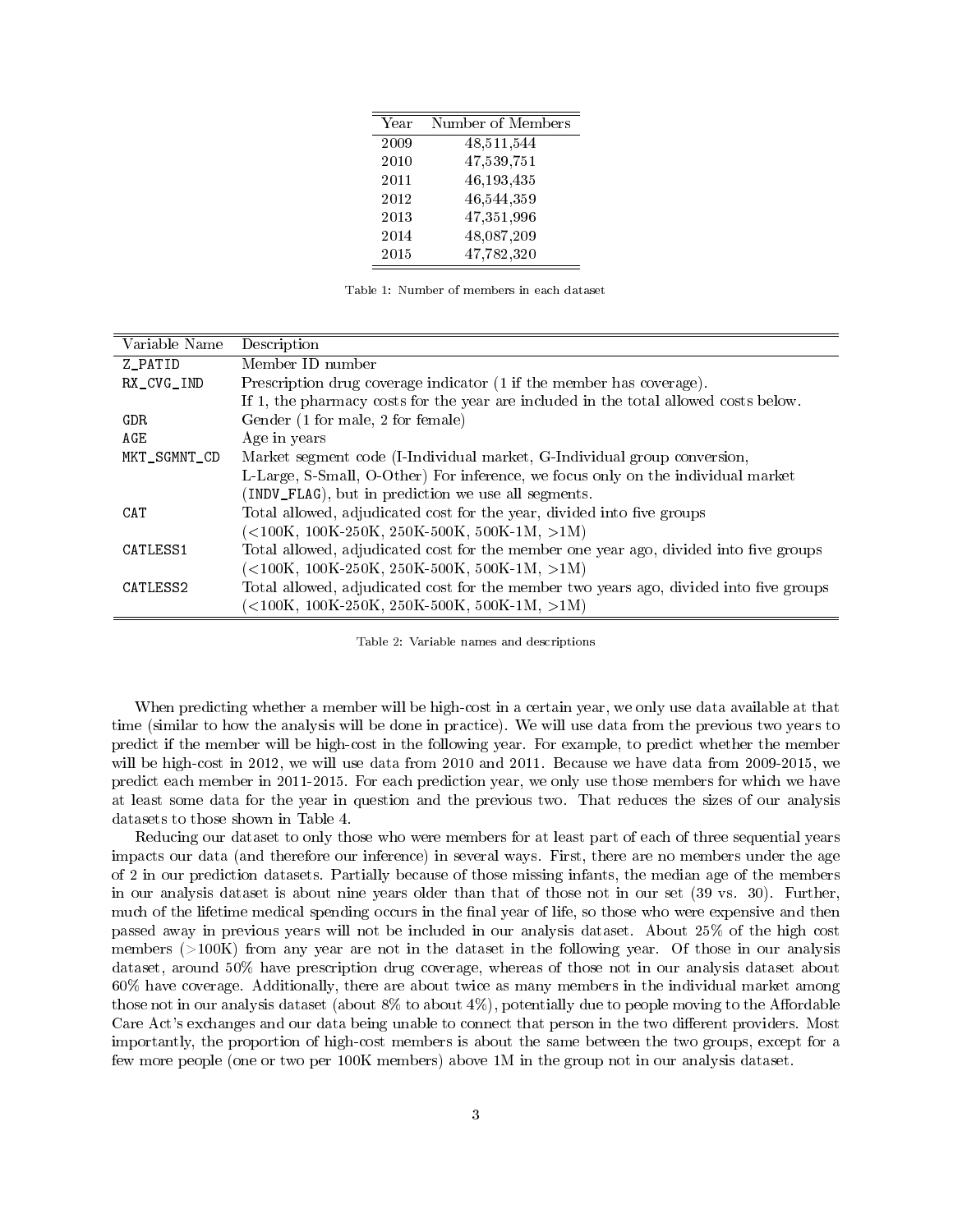| Year | 100K-250K | 250K-500K | $500K-1M$ | >1M   |
|------|-----------|-----------|-----------|-------|
| 2009 | 96,554    | 17,738    | 4,162     | 661   |
| 2010 | 100,812   | 18,162    | 4,393     | 706   |
| 2011 | 108,965   | 20,375    | 4,773     | 841   |
| 2012 | 117,325   | 22,393    | 5,250     | 941   |
| 2013 | 126,099   | 24,275    | 5,458     | 998   |
| 2014 | 135,050   | 26,018    | 5,749     | 1,030 |
| 2015 | 147,220   | 28,425    | 6,517     | 1,200 |

Table 3: Number of members in each high-cost group

| Prediction Year | Sample Size |
|-----------------|-------------|
| 2011            | 25,954,734  |
| 2012            | 26,539,732  |
| 2013            | 27,061,494  |
| 2014            | 26,425,810  |
| 2015            | 25,199,632  |

Table 4: Sample size of each three-year dataset

## 3. Methods

For inference, we fit separate logistic regression models to four different thresholds of high cost, greater than 100K, 250K, 500K, and 1M in claims. We are interested in the parameter estimates and whether they change over time. Looking at the parameter estimates over time will allow us to see both how consistent the estimates are and to notice any temporal changes or patterns (possibly due to the Affordable Care Act).

For prediction, we will compare two separate models, logistic regression and extreme gradient-boosted classification trees (Chen and Guestrin, 2016), also known as xgboost. Classification trees attempt to model which observations are likely to be high-cost by repeatedly splitting the dataset on different explanatory variables, trying to make the resulting subsets of observations as similar as possible (containing mainly positive or negative cases) while preventing overfitting. Xgboost refines standard classification trees by fitting new trees to the residuals resulting from earlier trees. The effectiveness of an xgboost model largely depends on the hyperparameter settings which we discuss and optimize later in this section. For our particular application, we fit all of the models in R within the HCCI enclave. With the dataset being so large, the models take between 5-30 minutes to fit. That will limit the amount of cross-validation we can do as we are optimizing the hyperparameters.

When we compare the predictive accuracy of the two models, we fit the model to one year (say using  $2010$  and  $2011$  to predict  $2012$ ), and use that model to fit the following year  $(2013, \text{ using } 2011 \text{ and } 2012)$ . This will show which model is superior in a realistic situation. This is better than dividing each year into a training and test set and comparing model accuracy that way.

Classification can be difficult when the positive class is extremely rare, as it is in our case. To help mitigate that issue, we will train the 2012 models on three different datasets.

- Standard: The original 2011 data (say 1,000 high-cost members and 1,000,000 low-cost members for illustration)
- Under: A dataset with the 2011 low-cost members undersampled, making an equal number of highand low-cost members. We randomly select (without replacement) 1,000 of the 1,000,000 low-cost members to be in the training set. This means that we have a training sample of 2,000 members.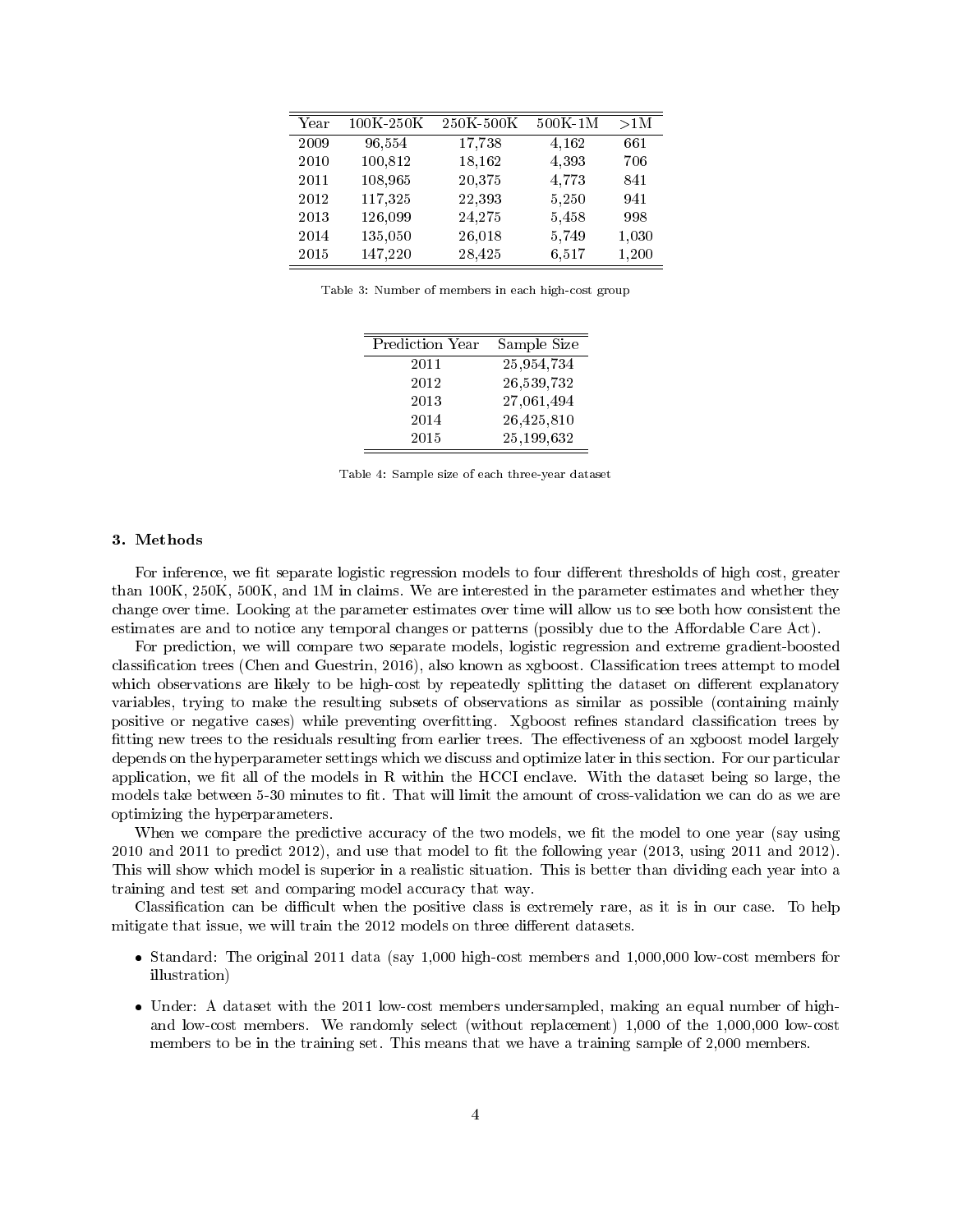Over: A dataset with the high-cost members oversampled, again making an equal number of highand low-cost members. We randomly select (with replacement) a sample of 1,000,000 from the 1,000 high-cost members. In this case, our training sample will include 2,000,000 members.

To tune the xgboost models, we adjust the following five hyperparemters:

- Maximum tree depth, ranging between (3, 10) maximum number of branch levels in any tree. A higher number here makes it more likely that an individual tree is overfit.
- $\bullet$  Minimum child weight  $(1, 10)$  This parameter tells the tree-building process when to stop. If splitting a node would make a child have less weight than this parameter, then the process stops. The larger this value, the simpler the trees will be.
- Subsample (0.5, 1) Proportion of the total training set used to build each tree. A smaller value will help to prevent overfitting.
- Column Sample by Tree (0.5, 1) Proportion of all the possible covariates used to build each tree. A smaller value helps to prevent overfitting.
- $\bullet$  Eta  $(0,1)$  The learning rate. A higher eta will speed up convergence, while a lower eta may make the convergence more precise.

We created four different xgboost models. The first (untrained) uses default values for each of the above hyperparameters. The next model (trained1) starts with the hyperparameters from the untrained model and then compares it to ten different possible settings, randomly drawn from the set of possible hyperparameters (in parentheses in the list above). The settings are compared through 3-fold cross-validation and by choosing the set of hyperparameters which maximizes the AUC in the cross-validation. This is done only with the data available through 2011, making sure that the optimization does not include any of the data we are trying to predict. The following model (trained2) starts with the chosen hyperparameters in trained1, and then compares that to ten additional randomly drawn possible sets. The final model (trained3), follows the same pattern. The chosen hyperparameters are in Table 5.

| Parameter             | Untrained | Trained1 | Trained2 | Trained3 |
|-----------------------|-----------|----------|----------|----------|
| Maximum Tree Depth    |           |          | 5        | 5        |
| Minimum Child Weight  |           | 9.77     | 2.98     | 9.26     |
| Subsample             |           | 0.66     | 0.79     | 0.97     |
| Column Sample by Tree |           | 0.76     | 0.60     | 0.69     |
| Et a                  | 03        | 0.54     | 0.52     | 0.63     |

Table 5: Hyperparameter settings for the four models

Trained1 and Trained3 have similar hyperparameter settings, though the subsample rates are much higher for trained3. That could make overfitting more likely in trained3 than in trained1. Trained2 has a much smaller minimum child weight, which can also lead to more complicated trees and potential overfitting.

# 4. Results

We divided our results section into two parts. First, we examine the inference results gathered from the logistic regressions on each year 2011-2015, using the two previous years to help predict current year cost. Then, we will discuss the prediction results of the various models.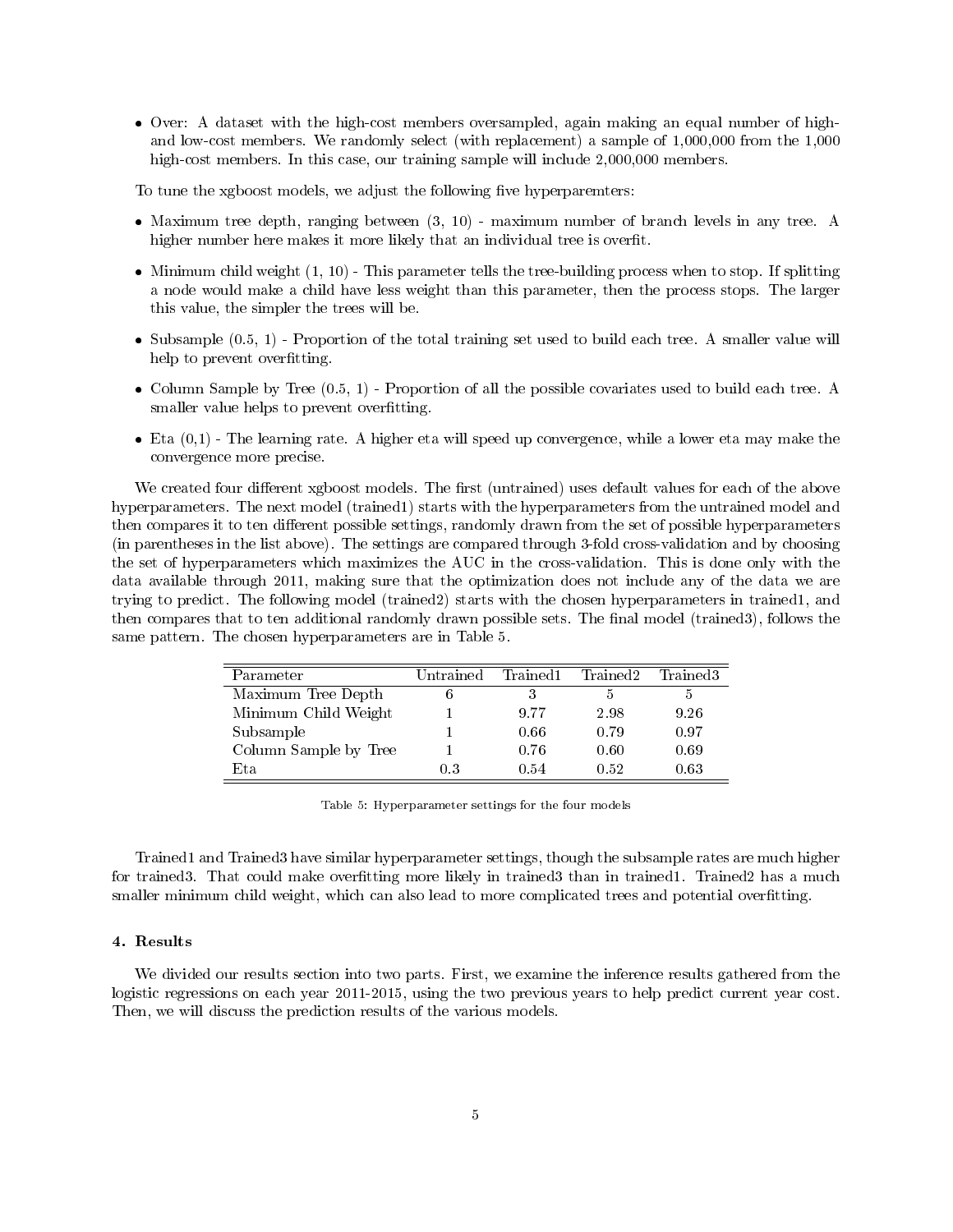#### 4.1. Inference

Because we are comparing four different definitions of high-cost (100K, 250K, 500K, and 1M, collectively referred to as thresholds) over five different prediction years  $(2011-2015)$  we will base the results on a baseline member who is a 35 year-old male with group coverage and no history of costs above 100K in the last two years.

### 4.1.1. Baseline Probabilities

In 2011, our baseline male has about a 0.0018 probability of having allowed costs of more than 100K (about 1 in every 550 members). The probabilities decrease as the threshold increases with the costs being 250 times more likely to be over 100K than over 1M (see Table 6).

| Threshold | Probability | Relative to 100K |
|-----------|-------------|------------------|
| 100K      | 0.001774    | $100\%$          |
| 250K      | 0.000345    | 19.4%            |
| 500K      | 0.000064    | 3.6%             |
| 1 M       | 0.000007    | $0.4\%$          |

Table 6: Predicted probability of a 35 year-old male being high-cost in 2011

These probabilities have also increased over time. Figure 1 shows the change in probability for our baseline male over time, relative to the probability in 2011. Notice that the probability being over 1M is growing most rapidly, followed by 500K, with 100K and 250K similar.



Figure 1: Increase in baseline predicted probabilities over time

#### 4.1.2. Covariates

The rest of the coefficients (gender, age, prescription drug coverage, individual or group market, and high-cost history) have a relatively similar relationship with costs across analysis years, so we will combine the results from the five years into a single estimate and measure of uncertainty. Additionally, because the individual probabilities are so small, we express them relative to a baseline 35 year-old male with group coverage and no history of high claims. The relativities (and their condence intervals) are displayed in Table 7.

Claims history has by far the largest effect on high-cost probability. A 35 year-old male member with over a million dollars in claims last year has almost a 40% chance of claiming more than 100K this year, up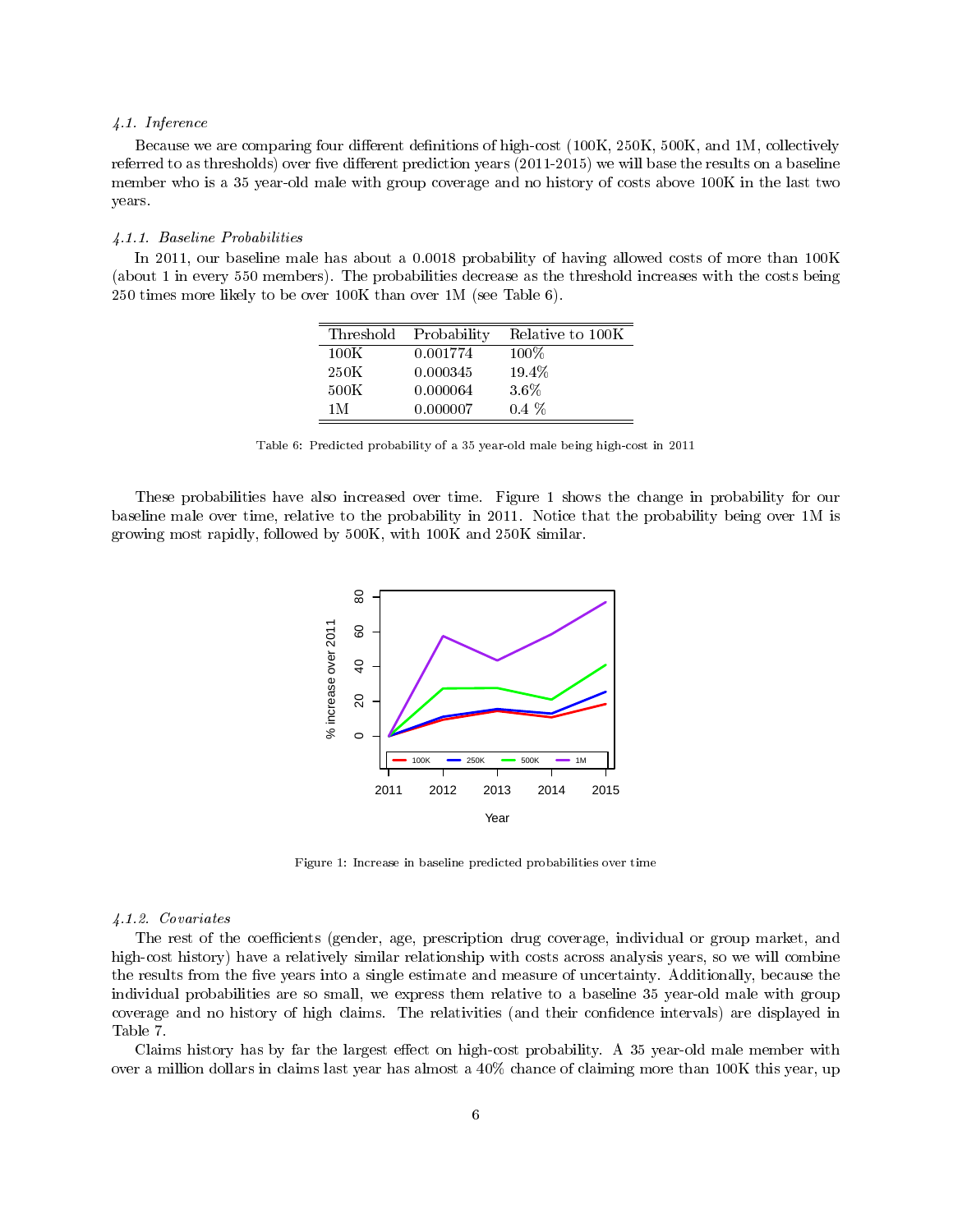|                          | 100K                     | $250\,\mathrm{K}$        | $500\,\mathrm{K}$       | 1М                       |
|--------------------------|--------------------------|--------------------------|-------------------------|--------------------------|
| Age 35 Male (Baseline)   | 1.0(0.8, 1.2)            | 1.0(0.7, 1.3)            | 1.0(0.6, 1.7)           | 1.0(0.4, 2.8)            |
| RX Coverage              | 1.2(1.1, 1.5)            | 1.1(0.8, 1.5)            | 1.0(0.6, 1.7)           | 1.0(0.3, 2.7)            |
| Female                   | 0.9(0.8, 1.1)            | 0.8(0.6, 1.1)            | 0.8(0.5, 1.3)           | 0.8(0.3, 2.2)            |
| Individual Market        | 0.7(0.6, 0.9)            | 0.8(0.6, 1.0)            | 0.8(0.5, 1.4)           | 0.8(0.2, 2.5)            |
| Age $15$                 | 0.5(0.4, 0.5)            | $0.6$ $(0.5, 0.8)$       | 0.9(0.6, 1.5)           | 1.4(0.6, 3.7)            |
| Age 55                   | 2.5(2.1, 3.0)            | 2.0(1.5, 2.7)            | 1.6(0.9, 2.8)           | 1.3(0.4, 4.2)            |
| Age 75                   | $2.6$ $(2.2, 3.1)$       | 2.0(1.4, 2.7)            | 1.5(0.8, 2.8)           | 1.1(0.3, 3.9)            |
| $100-250K$ last year     | $44.6$ $(38.2, 51.9)$    | 61.0 $(45.5, 81.6)$      | $70.1$ $(41.5, 118.4)$  | 70.0(23.9, 205.2)        |
| $250-500K$ last year     | 93.4(81.0, 107.2)        | 242.4 (184.0, 316.9)     | 313.7(186.5, 524.0)     | 301.6(102.0, 887.8)      |
| 500K-1M last year        | 139.2(121.0, 159.0)      | $424.1$ $(325.5, 545.3)$ | 1144.7(696.9, 1836.6)   | 1414.0(482.1, 4071.8)    |
| $1M+$ last year          | $194.6$ $(162.0, 229.4)$ | 626.6 (468.4, 817.3)     | 1893.0 (1137.7, 3019.5) | 5458.6 (1864.6, 14898.3) |
| $100-250K$ two years ago | 6.8(5.8, 8.1)            | 3.1(2.3, 4.2)            | 2.1(1.2, 3.5)           | 1.9(0.7, 5.8)            |
| 250-500K two years ago   | 5.9(5.0, 7.1)            | $4.6$ $(3.4, 6.3)$       | 2.9(1.7, 5.0)           | 2.1(0.7, 6.3)            |
| 500K-1M two years ago    | 5.0(4.0, 6.1)            | 4.8(3.4, 6.6)            | 4.6(2.7, 8.1)           | 3.4(1.1, 10.4)           |
| $1M+$ two years ago      | 6.7(4.7, 9.5)            | 5.1(3.2, 7.9)            | 4.9(2.5, 9.5)           | 7.1(2.1, 23.8)           |

Table 7: Predicted probability of being high-cost, relative to a 35 year-old male

from 0.2% if they had less than 100K in claims last year. Even having high claims two years ago has a big impact on the high-cost probability for this year. The rest of the covariates have small to negligible impacts.

## 4.2. Prediction

We compare the predictions from a logistic regression to those from gradient boosted trees, both with default hyperparameter settings and settings optimized through cross-validation. We compare the accuracy using the area under the ROC curve (AUC). The ROC curve plots the true positive rate against the false positive rate as the threshold changes. Therefore, the larger the AUC, the better the model discerns between high- and low-cost members. The AUC values are relatively constant across years, so we combined them into single estimates. Plots of the average AUC values across years are available in Figure 2.

For thresholds of 100K and 250K, all of the xgboost models significantly outperform logistic regression. Also, the sampling method doesn't seem to have much of an impact. As the number of positive cases decreases (for thresholds of 500K and 1M), oversampling outperforms the other two sampling methods for the xgboost models. This is less true for trained1, where undersampling works essentially as well as oversampling. The hyperparameter settings for Trained1 constrained the model to be relatively simple, possibly muting the benefit of the oversampling. For the other three xgboost models, undersampling is by far the worst method. Logistic regression performs equally well, regardless of sampling methodology, but in all cases is outperformed by each of the oversampled xgboost models.

## 5. Conclusion

In this paper, we use the Health Care Cost Institute data (approximately 47M members over 7 years) to examine how to best predict and describe high-cost members. Using a logistic regression, we find that cost history, age, and prescription drug coverage all predict high-costs, with cost history being by far the most predictive. In addition to the logistic regression model, we compare the predictive accuracy of extreme gradient boosting and find that the added flexibility of the extreme gradient boosting greatly improves the predictive power. Finally, we show that with our extremely unbalanced classes, oversampling the minority class provides better predictions than undersampling the majority class or using the training data as is.

There are many potential avenues of future work to explore. With the HCCI data, it would be very interesting to further explore the many relationships among the members (spatially, temporally, and hierarchically). We could look at the difference between those members with RX coverage and those without. It would also be interesting to try and quantify the impact of wellness programs, or attempt to explore the impact of the Affordable Care Act.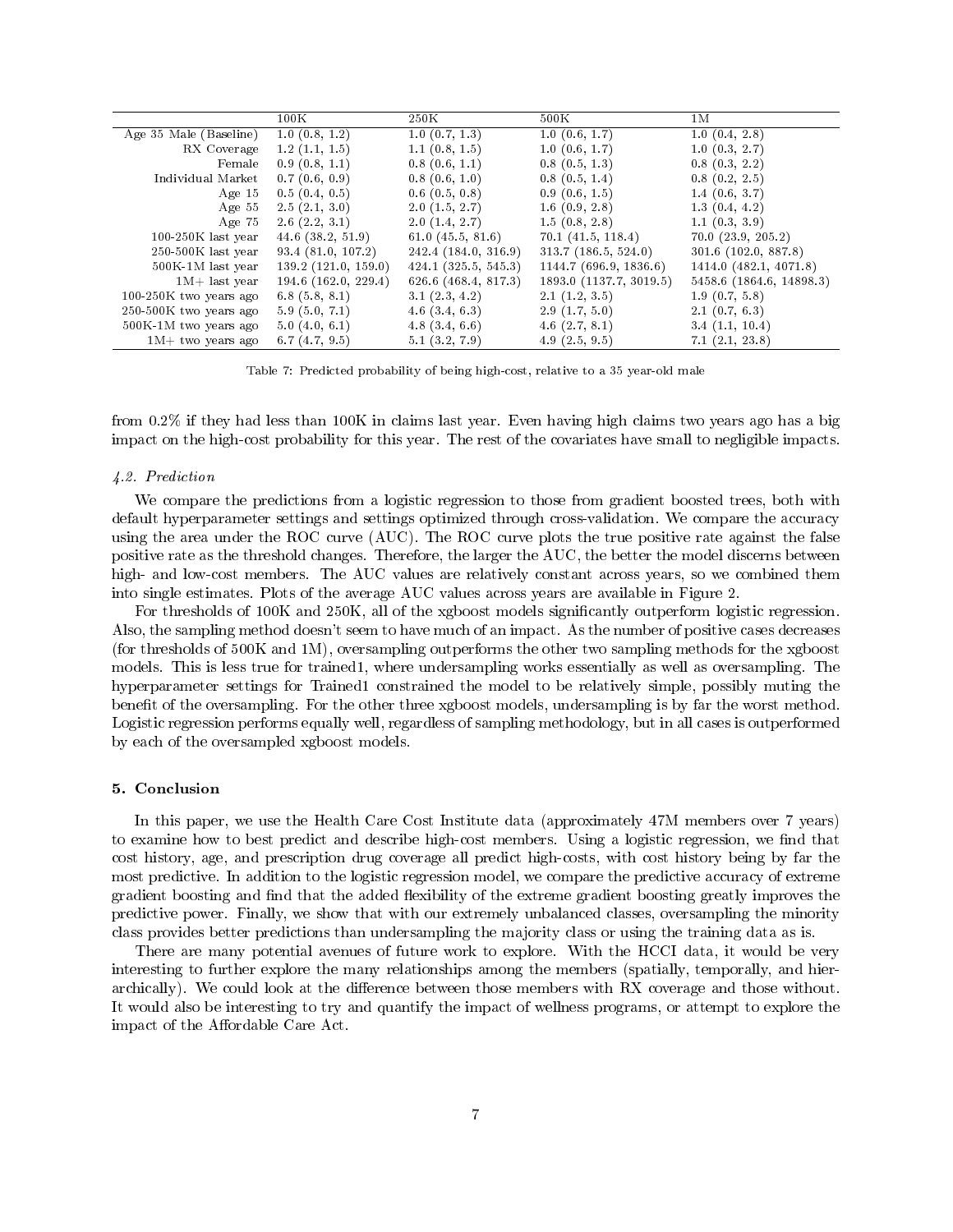#### 6. Acknowledgments

The authors acknowledge the assistance of the Health Care Cost Institute (HCCI) and its data contributors, Aetna, Humana, and UnitedHealthcare, in providing the claims data analyzed in this study. They are also grateful for the support of the Society of Actuaries which funded this work. Finally, they are grateful to Brad Barney and the anonymous referees for their suggestions and advice.

## References

- Chen, T., Guestrin, C., 2016. XGBoost: A scalable tree boosting system, in: Proceedings of the 22nd ACM SIGKDD International Conference on Knowledge Discovery and Data Mining, ACM, New York, NY, USA. pp. 785794. URL: http://doi.acm.org/10.1145/2939672.2939785, doi:10.1145/2939672.2939785.
- Duncan, I., Loginov, M., Ludkovski, M., 2016. Testing alternative regression frameworks for predictive modeling of health care costs. North American Actuarial Journal 20, 65–87.
- Fellingham, G.W., Dennis Tolley, H., Herzog, T.N., 2005. Comparing credibility estimates of health insurance claims costs. North American Actuarial Journal  $9, 1-12$ .
- Fellingham, G.W., Kottas, A., Hartman, B.M., 2015. Bayesian nonparametric predictive modeling of group health claims. Insurance: Mathematics and Economics  $60, 1-10$ .
- Fleishman, J.A., Cohen, J.W., 2010. Using information on clinical conditions to predict high-cost patients. Health services research  $45, 532-552$ .
- Frees, E.W., Gao, J., Rosenberg, M.A., 2011. Predicting the frequency and amount of health care expenditures. North American Actuarial Journal 15, 377-392.
- Frees, E.W., Jin, X., Lin, X., 2013. Actuarial applications of multivariate two-part regression models. Annals of Actuarial Science 7, 258-287.
- Garfinkel, S.A., Riley, G.F., Iannacchione, V.G., 1988. High-cost users of medical care. Health care financing review 9, 41.
- Hileman, G., Mehmud, S., Rosenberg, M., 2016. Risk scoring in health insurance: A primer. Society of Actuaries .
- Hileman, G., Steele, S., 2016. Accuracy of claims-based risk scoring models. Society of Actuaries .
- Hong, L., Martin, R., 2017. A flexible bayesian nonparametric model for predicting future insurance claims. North American Actuarial Journal 21, 228-241.
- Joynt, K.E., Gawande, A.A., Orav, E.J., Jha, A.K., 2013. Contribution of preventable acute care spending to total spending for high-cost medicare patients. Jama  $309, 2572 - 2578$ .
- McWilliams, J.M., Schwartz, A.L., 2017. Focusing on high-cost patients: the key to addressing high costs? The New England journal of medicine 376, 807.
- Meenan, R.T., Goodman, M.J., Fishman, P.A., Hornbrook, M.C., OâĂZKeeffe-Rosetti, M.C., Bachman. D.J., 2003. Using risk-adjustment models to identify high-cost risks. Medical care 41, 1301–1312.
- Moturu, S.T., Johnson, W.G., Liu, H., 2007. Predicting future high-cost patients: a real-world risk modeling application, in: Bioinformatics and Biomedicine, 2007. BIBM 2007. IEEE International Conference on, IEEE. pp. 202-208.
- Moturu, S.T., Johnson, W.G., Liu, H., 2009. Predictive risk modelling for forecasting high-cost patients: a real-world application using medicaid data. International Journal of Biomedical Engineering and Technology 3, 114-132.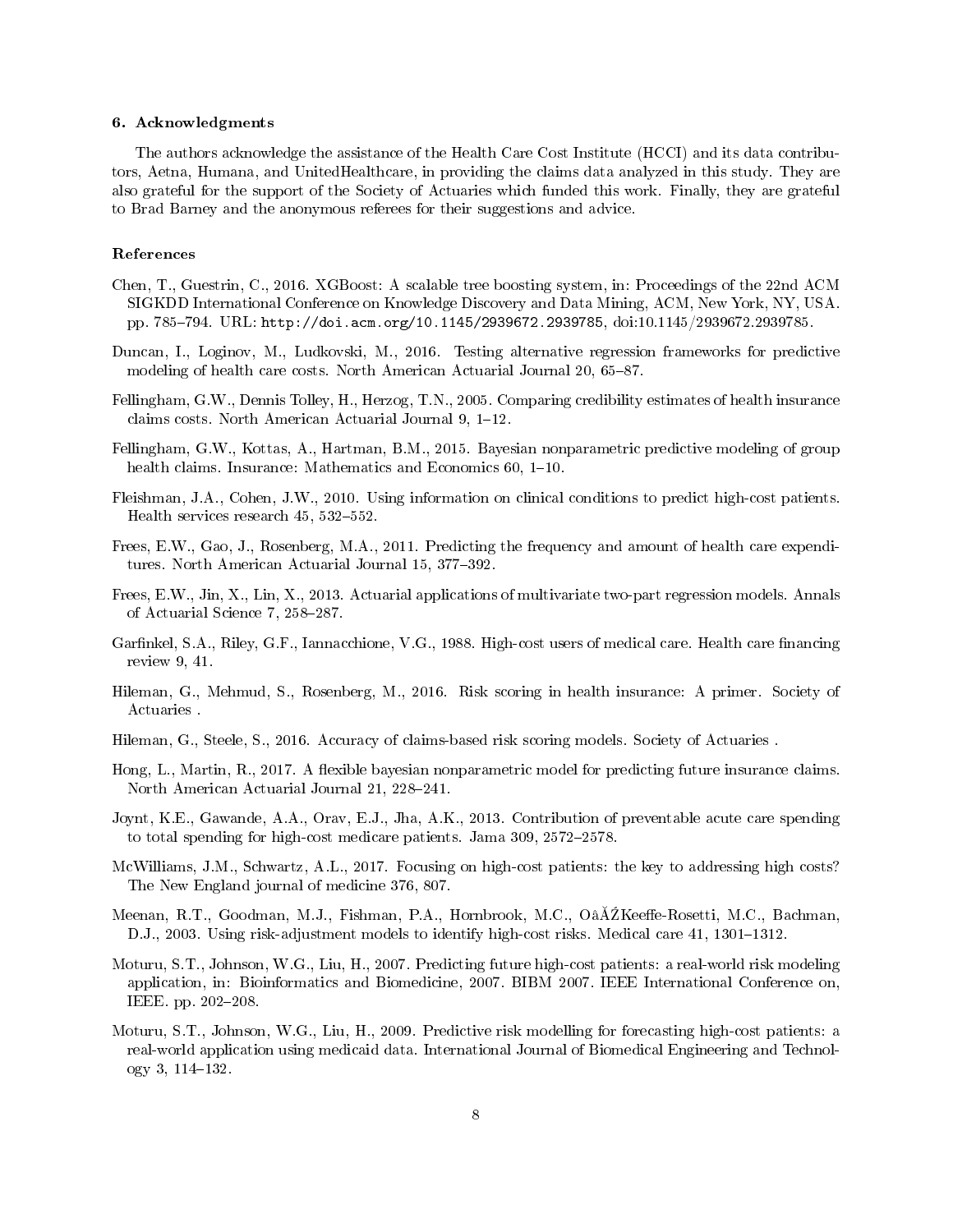- Richardson, R., Hartman, B., 2018. Bayesian nonparametric regression models for modeling and predicting healthcare claims. Insurance: Mathematics and Economics 83, 1-8.
- Robinson, J.W., 2008. Regression tree boosting to adjust health care cost predictions for diagnostic mix. Health services research  $43, 755-772$ .
- Rosenberg, M.A., Farrell, P.M., 2008. Predictive modeling of costs for a chronic disease with acute high-cost episodes. North American Actuarial Journal  $12$ ,  $1-19$ .
- Schroeder, S.A., Showstack, J.A., Roberts, H.E., 1979. Frequency and clinical description of high-cost patients in 17 acute-care hospitals. New England Journal of Medicine 300, 1306–1309.
- Zook, C.J., Moore, F.D., 1980. High-cost users of medical care. New England Journal of Medicine 302, 996-1002.
- Zulman, D.M., Chee, C.P., Wagner, T.H., Yoon, J., Cohen, D.M., Holmes, T.H., Ritchie, C., Asch, S.M., 2015. Multimorbidity and healthcare utilisation among high-cost patients in the us veterans affairs health care system. BMJ open 5, e007771.